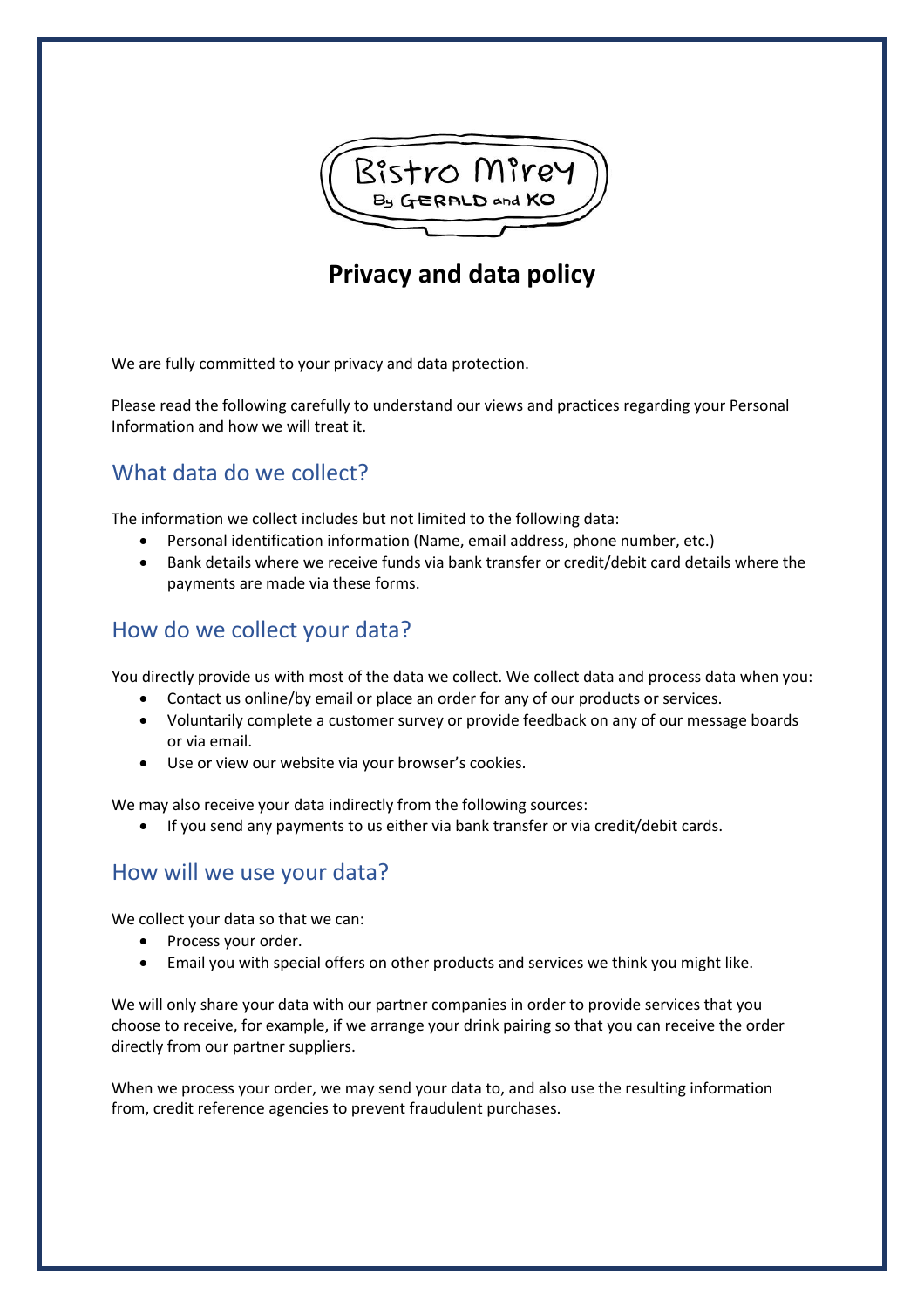# Website use and cookies

This Privacy Statement sets forth our current privacy practices with regard to the information we collect when you or your computer interact with our website (www.bistromirey.com).

Related services and offerings with links from this website, including all other websites, have their own privacy statements that can be viewed by clicking on the corresponding links within each respective website. Bistro Mirey is not responsible for the privacy practices or contents of third-party or client websites. We recommend and encourage that you always review the privacy policies of merchants and other third parties before you provide any personal information or complete any transaction with such parties.

Bistro Mirey may collect certain information from and about its users three ways: directly from our Web Server logs, the user, and with Cookies. When you visit our Website, we may track information to administer the site and analyse its usage for the purpose of serving our visitors and customers better.

This website uses a web hosting service, GoDaddy.com, which is located in the United States. We use Google AdWords' free conversion tracking features on certain pages. If you contact us online, the destination page will have code on it that will help us understand the path you took to arrive on that page.

We use Google Analytics, which is a piece of software that grabs data about our visitors (you). It is something like an advanced server log, and includes:

- What website you came from to get here.
- How long you stay for.
- What kind of computer you are using.
- And quite a bit more.

The tracking information allows us to better understand the kind of people who come to our site and what content they are reading. This allows us to make better decisions about design and writing.

Occasionally, we will compile aggregate statistics about the number of visitors this site receives, and browsers being used. No personally identifying data is included in this type of reporting.

All of our activity falls within the bounds of the Terms and Conditions, which can be found below:

https://www.google.com/analytics/terms/gb.html

You can: Opt out of Google's advertising tracking cookie:

https://www.google.com/policies/technologies/ads/

OR

Use a browser plugin to opt out of all Google Analytics tracking software:

https://tools.google.com/dlpage/gaoptout?hl=en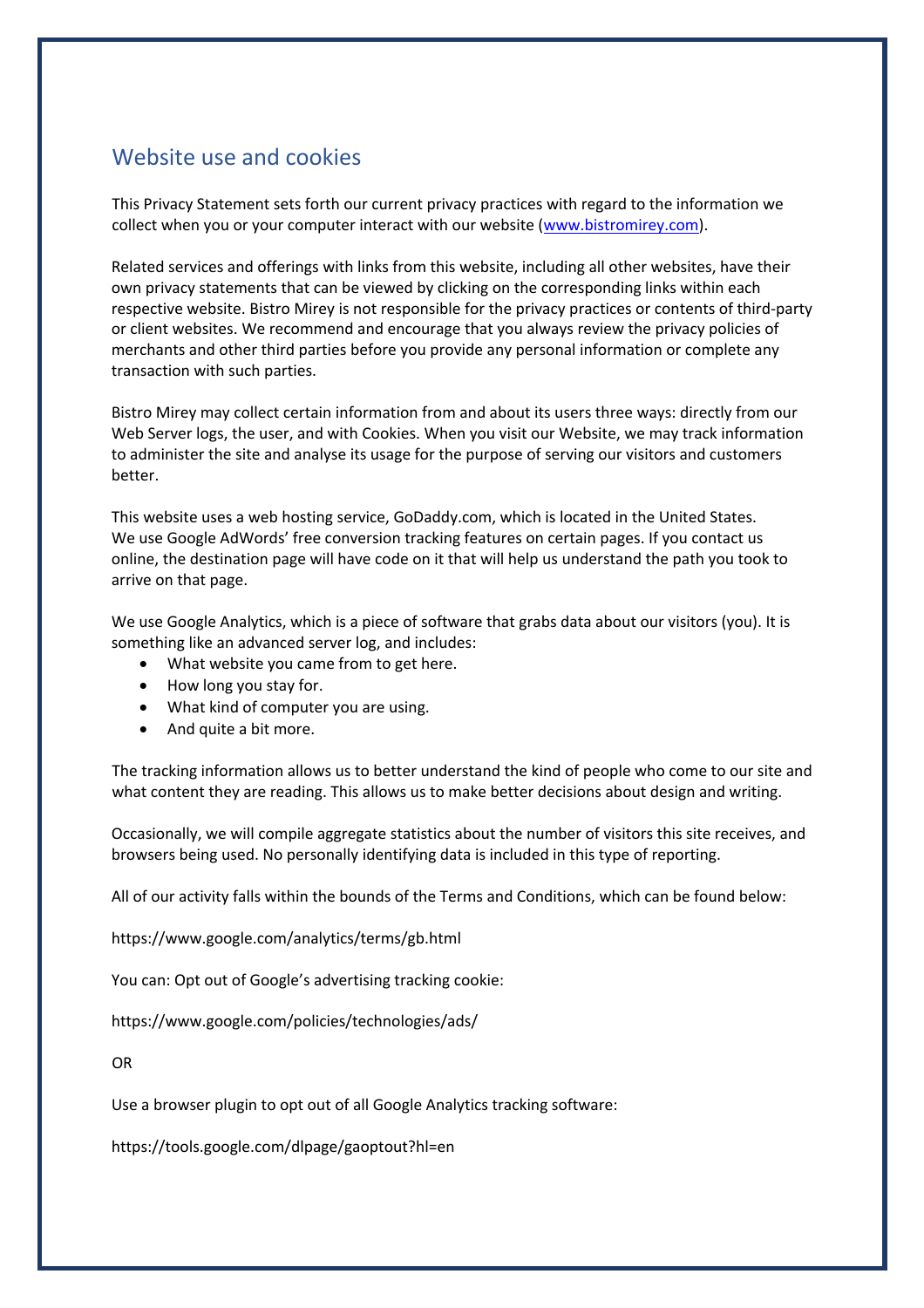We currently do not use but we may in the future use Microsoft's free tracking features on its webpages. If you contact us online, the destination page will have code on it that will help us understand the path you took to arrive on that page.

# Further information

We will not disclose personally identifiable information we collect from you to third parties without your permission except to the extent necessary including:

- To fulfill your requests for services;
- To protect ourselves from liability; or
- To respond to legal process or comply with law.

#### Storing your data

We will store your data to ensure an adequate level of protection for your data protection rights and freedoms. This sometimes may involve the use of assured third party systems.

#### Booking

If you book through one of our commercial partners, your information will be held by the respective booking platforms and they will be securely retained and processed by these partners. We receive your details for the purpose of securing the bookings. If you do opt in to receive communications from us, we will then add your details to our mailing list.

If you contact us via phone or email, we may keep a record of that correspondence but will only use the data with regards to the specific enquiry, unless you opt in to receive communications from us. We will not sell, distribute or lease your Personal Information to third parties unless we have your permission or are required to do so by law.

# Mailing list

The contact details that you provide to receive marketing communications from us will be processed by MailChimp, a third party provider, on behalf of Bistro Mirey and will be stored securely on servers owned by MailChimp located in the United States under the MailChimp Privacy Policy.

By continuing on our mailing list or requesting to subscribe to our mailing list you are agreeing to this processing.

#### Payment details

We are by law required to retain certain payment details made through debit/credit cards. We will retain the information in accordance with the requirements by law and the information will be securely disposed of once we no longer are required to retain them.

#### Your Rights

You have the right to ask us not to process your Personal Information for marketing purposes. We will inform you (before collecting your Personal Information) if we intend to use your Personal Information for such purposes or if we intend to disclose your Personal Information to any third party for such purposes.